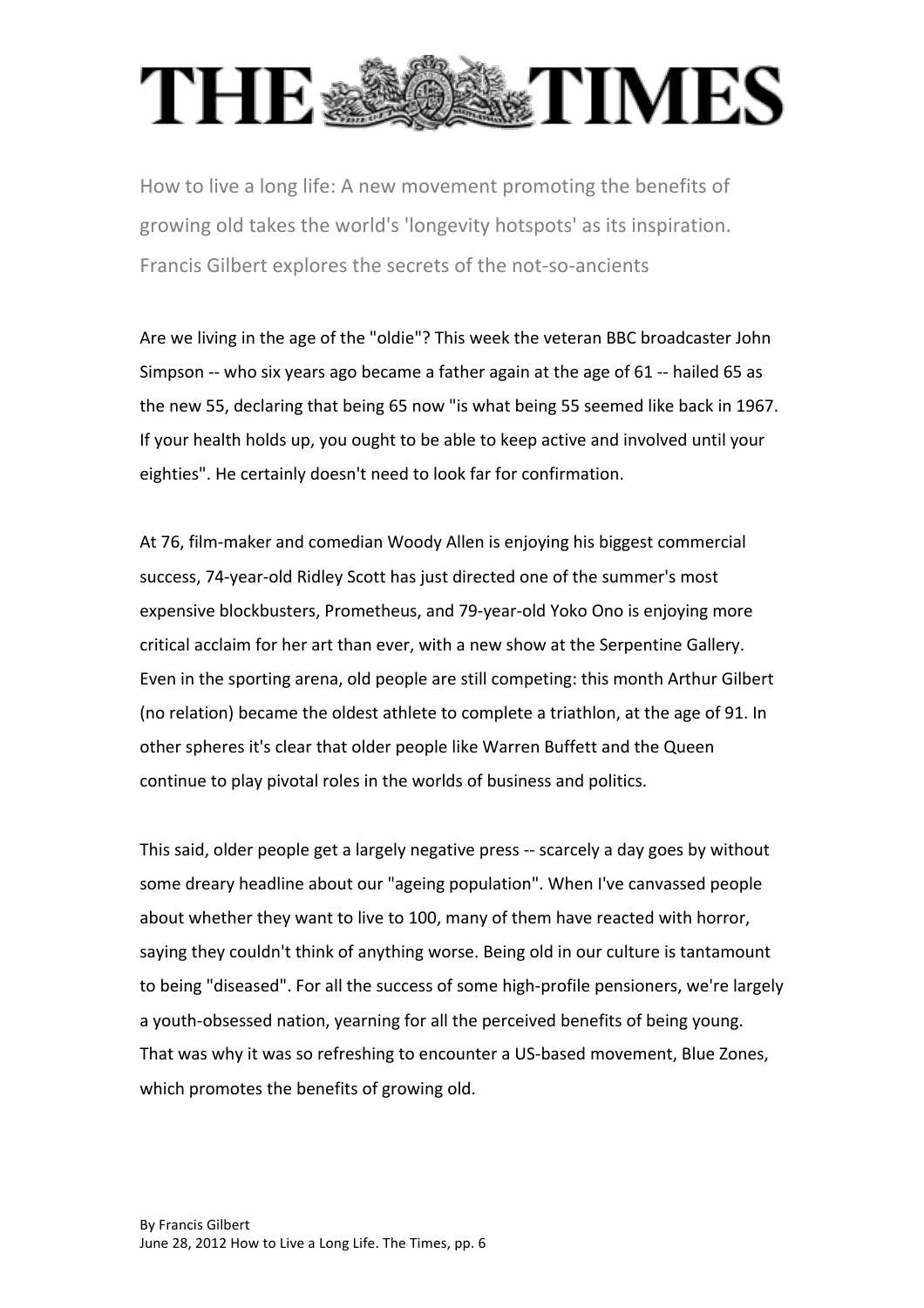Based on the bestselling book *Blue Zones: Lessons for Living Longer from the People Who've Lived the Longest by National Geographic writer Dan Buettner, the* movement is popular because it reassures us that we shouldn't be frightened of growing old. Buettner's research took him to what he dubs "Blue Zones" -- areas where people live disproportionately longer than in other parts of the world.

He travelled all over the globe with a team of researchers: from the island of Sardinia to Okinawa in Japan; from Loma Linda in California to the Nicoya peninsula in Costa Rica. Using a mixture of scientific and anthropological observation, Buettner and his team explored the ways in which these cultures promoted happy, healthy longevity.

His findings make for fascinating reading. For example, in the mountainous Barbagia region of Sardinia, among a population of 17,864 born between 1880 and 1900, 47 men and 44 women lived past their 100th birthdays -- a rate of centenarians that exceeds America's by a factor of 30. It appears that their mountain-walking, their largely plant-based diet, supplemented by goat's milk and red wine, and their respectful, family-based communities have all contributed to their long lives.

Similar stories emerge from the Nicoya peninsula and Okinawa: healthy habits have been passed on from generation to generation, which has meant people living far longer than in much richer areas. The Okinawans, for example, have an "80 per cent" rule that means they stop eating before they are full -- as a result there are very few obese people.

Sadly, the younger Okinawans who have embraced Americanised, sedentary lifestyles are suffering from health problems such as diabetes -- which none of their elders has. The comparison between the older and younger Okinawans is hard proof, if any were needed, that westernised lifestyles do not foster long, happy lives.

Some communities, however, do buck the trend. The most notable of these are the Seventh-Day Adventists, an evangelical Christian sect, living in Loma Linda. Their teetotal, largely vegetarian and community-based lifestyles are particularly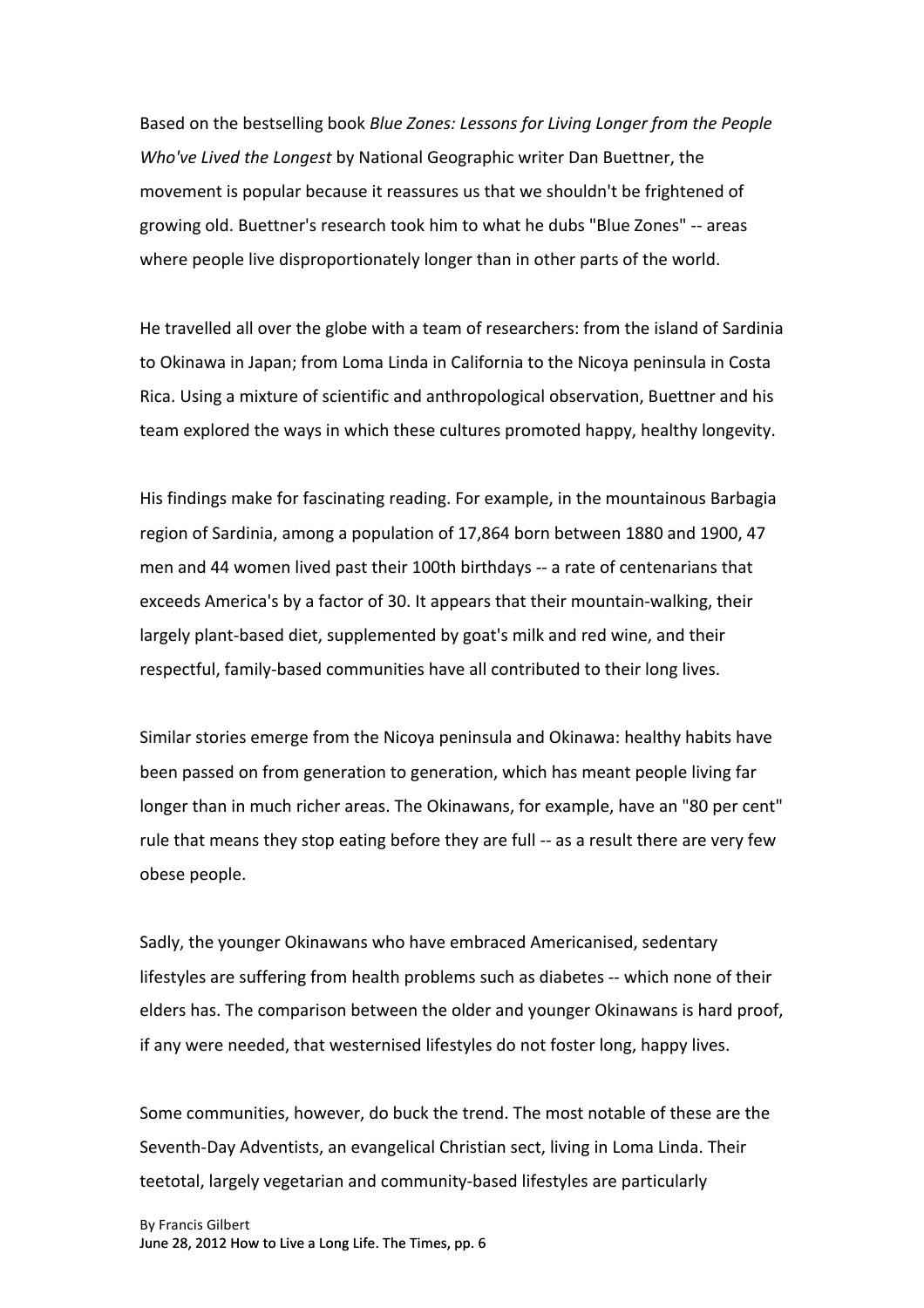conducive to longevity. There's no doubt that their strong faith plays a part, but it appears that it doesn't have to be religion that sustains you -- it could be your family or a way of life that might be your source of comfort.

For all its tone of a self-help book -- which inevitably leads to some simplisticsounding advice -- the overwhelming message of Blue Zones is that a complex interplay of factors lies behind the long, happy lives that people in certain cultures enjoy. Some common threads can be drawn out, however: environments in which exercise is compulsory -- a part of daily life -- and cultures that promote healthy, largely plant-based diets, go a long way towards creating the conditions for diseasefree, active older people.

But above all, it is in societies where older people are given a firm sense of identity -which celebrate rather than denigrate old age, and have in-built structures that mean older people socialize with others -- that they are given a real incentive to live longer.

Blue Zones made me re-evaluate my life. As a middle-aged person in a highly stressful occupation -- teaching -- who enjoys rather too many bacon sarnies and buns, and gets much of his sense of identity from his job, I'm not exactly in line for a long life. The book made me think again. I have decided to take a step back from work, eat a bit more healthily and socialize more.

I would love to have the spirit and body of the cheery goat-farmers in Sardinia or the smiley-faced 100-year-old gardeners in Okinawa when I'm older.

## **Getting into the zone**

The Blue Zones website (bluezones.com) offers all sorts of tips, some of which could be hotly contested -- such as an instruction to drink two glasses of wine a day. But here are a few alternative suggestions from the book ...